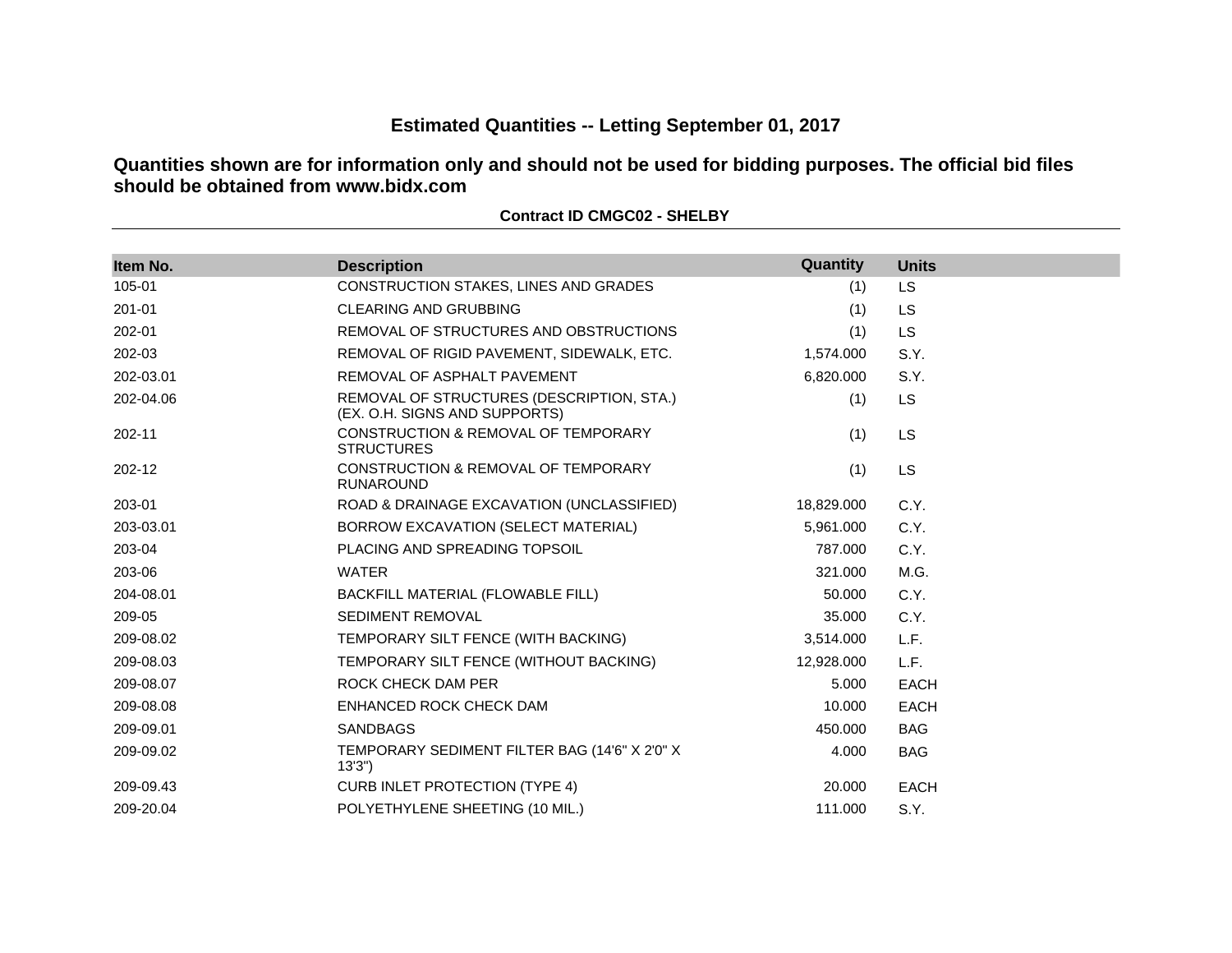| <b>Contract ID CMGC02 - SHELBY</b> |                                                                 |             |              |  |
|------------------------------------|-----------------------------------------------------------------|-------------|--------------|--|
| Item No.                           | <b>Description</b>                                              | Quantity    | <b>Units</b> |  |
| 209-40.33                          | CATCH BASIN PROTECTION (TYPE D)                                 | 12.000      | <b>EACH</b>  |  |
| 303-01.09                          | MINERAL AGGREGATE, TYPE A BASE, GRADING D<br><b>LIMESTONE</b>   | 23,670.000  | <b>TON</b>   |  |
| 303-10.01                          | MINERAL AGGREGATE (SIZE 57)                                     | 5,598.000   | <b>TON</b>   |  |
| 307-02.01                          | ASPHALT CONCRETE MIX (PG70-22) (BPMB-HM)<br><b>GRADING A</b>    | 860,000     | <b>TON</b>   |  |
| 307-02.02                          | ASPHALT CEMENT (PG70-22)(BPMB-HM) GRADING<br>A-S                | 16.000      | <b>TON</b>   |  |
| 307-02.03                          | AGGREGATE (BPMB-HM) GRADING A-S MIX                             | 490.000     | <b>TON</b>   |  |
| 307-02.08                          | ASPHALT CONCRETE MIX (PG70-22) (BPMB-HM)<br><b>GRADING B-M2</b> | 952.000     | <b>TON</b>   |  |
| 307-03.01                          | ASPHALT CONCRETE MIX (PG76-22) (BPMB-HM)<br><b>GRADING A</b>    | 1,314.000   | <b>TON</b>   |  |
| 307-03.02                          | PERF. GRADE ASPH. CEMENT(PG76-22)GRADING<br>AS.                 | 21.000      | <b>TON</b>   |  |
| 307-03.03                          | AGGREGATE(BPMB-HM) GRADING AS                                   | 614.000     | <b>TON</b>   |  |
| 307-03.08                          | ASPHALT CONCRETE MIX (PG76-22) (BPMB-HM)<br><b>GRADING B-M2</b> | 1,147.000   | <b>TON</b>   |  |
| 313-03                             | TREATED PERMEABLE BASE                                          | 3,571.000   | S.Y.         |  |
| 402-01                             | BITUMINOUS MATERIAL FOR PRIME COAT (PC)                         | 21.000      | <b>TON</b>   |  |
| 402-02                             | AGGREGATE FOR COVER MATERIAL (PC)                               | 86,000      | <b>TON</b>   |  |
| 403-01                             | BITUMINOUS MATERIAL FOR TACK COAT (TC)                          | 71.000      | <b>TON</b>   |  |
| 407-20.05                          | SAW CUTTING ASPHALT PAVEMENT                                    | 4,390.000   | L.F.         |  |
| 411-01.07                          | ACS MIX (PG64-22) GRADING E SHOULDER                            | 2,450.000   | <b>TON</b>   |  |
| 411-02.10                          | ACS MIX(PG70-22) GRADING D                                      | 1,115.000   | <b>TON</b>   |  |
| 411-03.10                          | ACS MIX(PG76-22) GRADING D                                      | 5,989.000   | <b>TON</b>   |  |
| 411-12.01                          | SCORING SHOULDERS (CONTINUOUS) (16IN<br>WIDTH)                  | 1.200       | L.M.         |  |
| 415-01.02                          | <b>COLD PLANING BITUMINOUS PAVEMENT</b>                         | 123,503.000 | S.Y.         |  |
| 501-01.03                          | PORTLAND CEMENT CONCRETE PAVEMENT<br>(PLAIN) 10"                | 3,571.000   | S.Y.         |  |
| 502-04.01                          | SAWING CONCRETE PAVEMENT (FULL DEPTH)                           | 60.000      | L.F.         |  |
| 604-01.20                          | <b>BOX TUBE SAFETY RAIL</b>                                     | 98,000      | L.F.         |  |
| 607-03.02                          | 18" CONCRETE PIPE CULVERT (CLASS III)                           | 1,005.000   | L.F.         |  |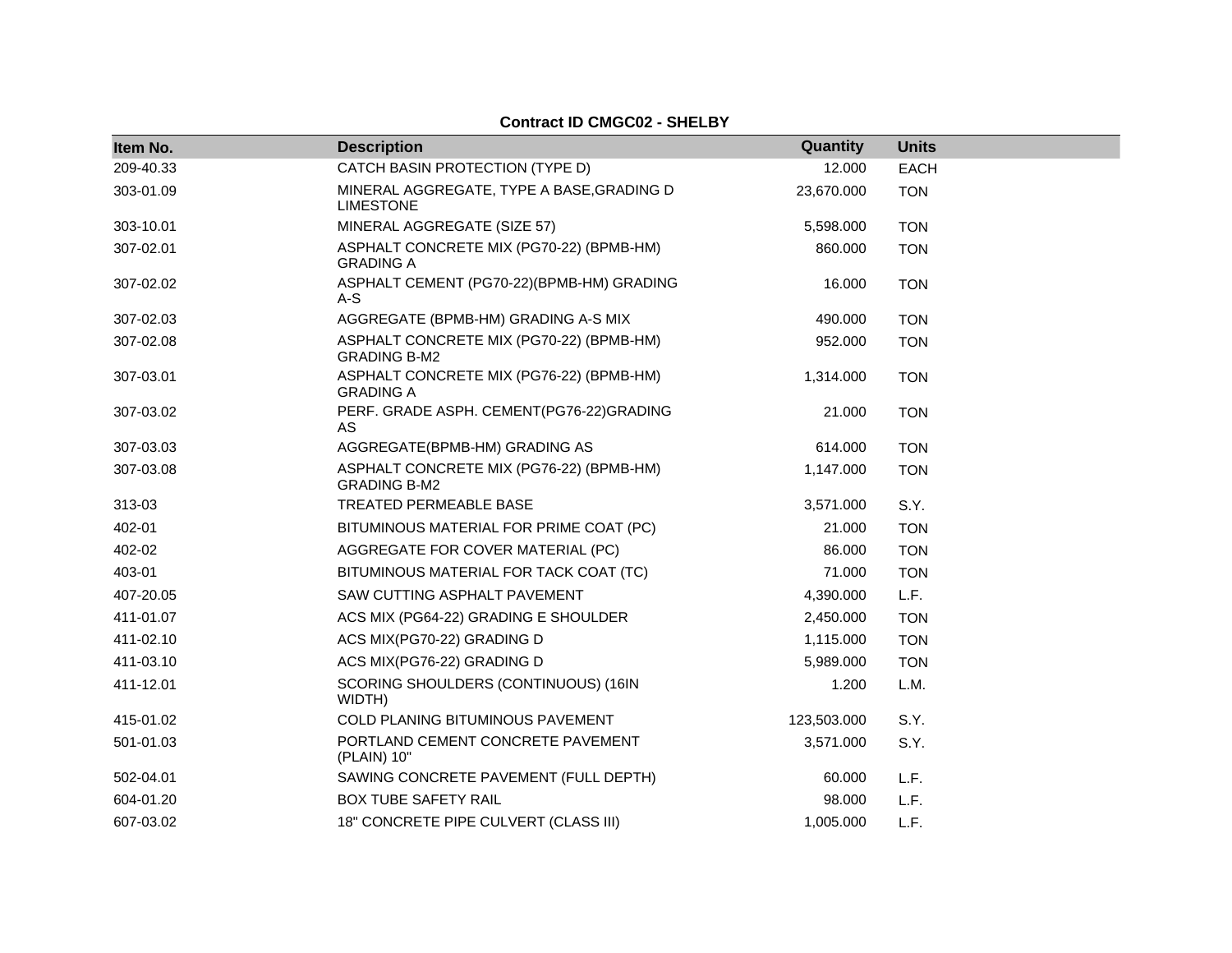| Item No.  | <b>Description</b>                         | Quantity  | <b>Units</b> |
|-----------|--------------------------------------------|-----------|--------------|
| 607-05.02 | 24" CONCRETE PIPE CULVERT (CLASS III)      | 250.000   | L.F.         |
| 607-07.02 | 36" CONCRETE PIPE CULVERT (CLASS III)      | 219.000   | L.F.         |
| 607-60.18 | 36" STEEL PIPE CULVERT (JACK-IN-PLACE)     | 212.000   | L.F.         |
| 610-07.03 | 18" PIPE DRAIN (BRIDGE DRAIN)              | 90.000    | L.F.         |
| 611-01.20 | ADJUSTMENT OF EXISTING MANHOLE             | 2.000     | <b>EACH</b>  |
| 611-02.10 | JUNCTION BOX, TYPE 1                       | 1.000     | <b>EACH</b>  |
| 611-02.11 | JUNCTION BOX, TYPE 2                       | 7.000     | EACH         |
| 611-02.14 | JUNCTION BOX, TYPE 5                       | 1.000     | <b>EACH</b>  |
| 611-07.01 | CLASS A CONCRETE (PIPE ENDWALLS)           | 3.000     | C.Y.         |
| 611-07.02 | STEEL BAR REINFORCEMENT (PIPE ENDWALLS)    | 135.000   | LB.          |
| 611-07.55 | 18IN ENDWALL (CROSS DRAIN) 4:1             | 1.000     | <b>EACH</b>  |
| 611-09.01 | ADJUSTMENT OF EXISTING CATCHBASIN          | 19.000    | EACH         |
| 611-09.02 | <b>REWORK CATCHBASIN</b>                   | 11.000    | <b>EACH</b>  |
| 611-12.01 | CATCH BASINS, TYPE 12, 0' - 4' DEPTH       | 3.000     | <b>EACH</b>  |
| 611-12.02 | CATCH BASINS, TYPE 12, > 4' - 8' DEPTH     | 1.000     | <b>EACH</b>  |
| 611-12.03 | CATCH BASINS, TYPE 12, > 8' - 12' DEPTH    | 1.000     | <b>EACH</b>  |
| 611-38.01 | CATCH BASINS, TYPE 38, 0' - 4' DEPTH       | 1.000     | <b>EACH</b>  |
| 611-38.02 | CATCH BASINS, TYPE 38, > 4' - 8' DEPTH     | 2.000     | <b>EACH</b>  |
| 611-38.04 | CATCH BASINS, TYPE 38, > 12' - 16' DEPTH   | 1.000     | <b>EACH</b>  |
| 611-41.01 | CATCH BASINS, TYPE 41, 0' - 4' DEPTH       | 3.000     | <b>EACH</b>  |
| 611-41.02 | CATCH BASINS, TYPE 41, > 4' - 8' DEPTH     | 4.000     | <b>EACH</b>  |
| 611-42.01 | CATCH BASINS, TYPE 42, 0' - 4' DEPTH       | 2.000     | <b>EACH</b>  |
| 611-42.02 | CATCH BASINS, TYPE 42, > 4' - 8' DEPTH     | 2.000     | <b>EACH</b>  |
| 611-51.02 | CATCH BASINS, TYPE 51, > 4' - 8' DEPTH     | 2.000     | <b>EACH</b>  |
| 611-52.02 | CATCH BASINS, TYPE 52, > 4FT - 8FT DEPTH   | 1.000     | <b>EACH</b>  |
| 621-03.02 | <b>18" TEMPORARY DRAINAGE PIPE</b>         | 45.000    | L.F.         |
| 701-01.01 | CONCRETE SIDEWALK (4 ")                    | 9,974.000 | S.F.         |
| 701-02.03 | CONCRETE CURB RAMP                         | 440.000   | S.F.         |
| 702-03    | <b>CONCRETE COMBINED CURB &amp; GUTTER</b> | 64.000    | C.Y.         |
| 703-01    | CEMENT CONCRETE DITCH PAVING               | 62.000    | C.Y.         |

**Contract ID CMGC02 - SHELBY**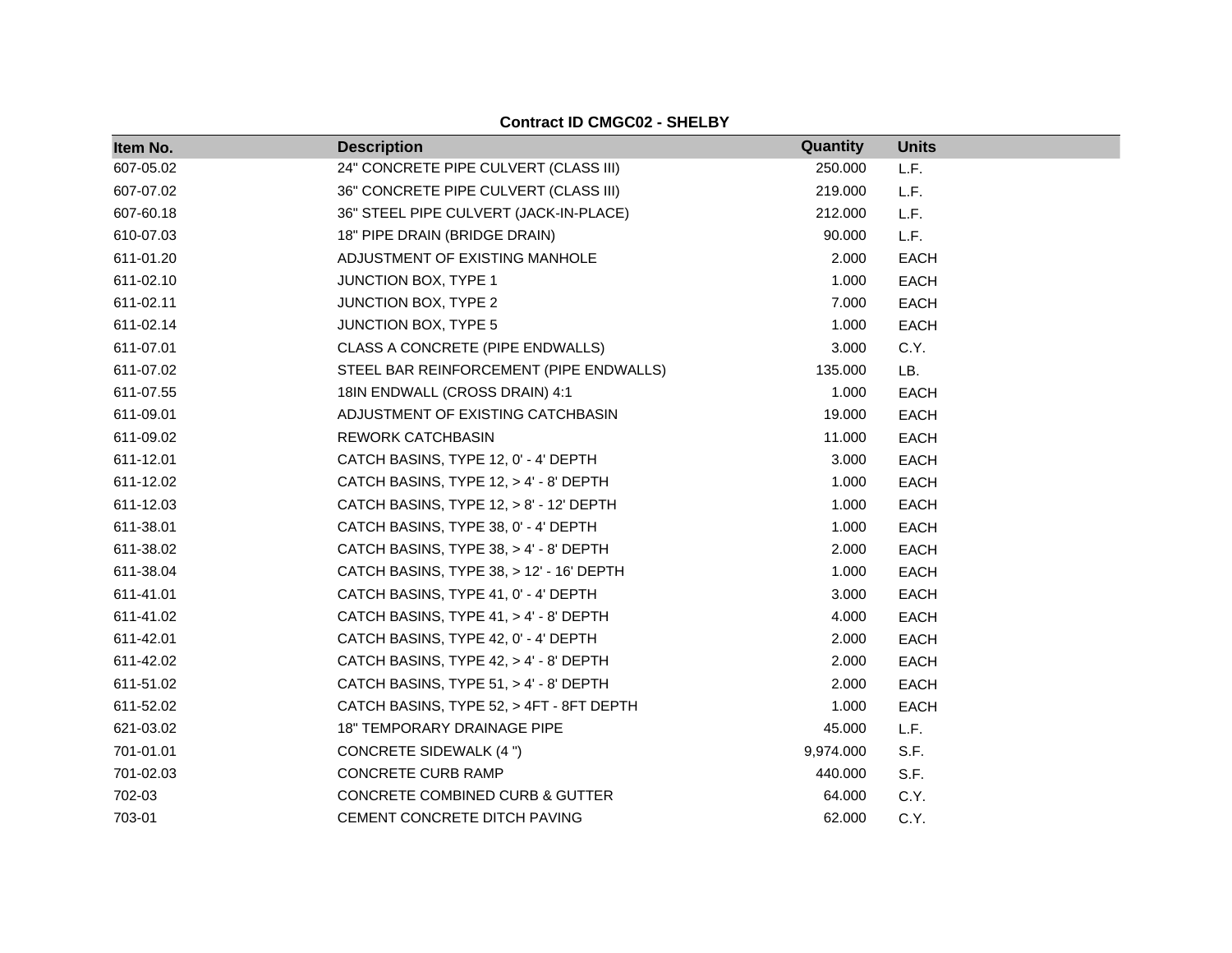| Item No.  | <b>Description</b>                                      | Quantity   | <b>Units</b> |
|-----------|---------------------------------------------------------|------------|--------------|
| 705-01.01 | <b>GUARDRAIL AT BRIDGE ENDS</b>                         | 377.000    | L.F.         |
| 705-03.04 | MEDIAN DIVIDER GUARDRAIL AT CONCRETE<br><b>BARRIER</b>  | 25.000     | L.F.         |
| 705-06.01 | W BEAM GR (TYPE 2) MASH TL3                             | 869,000    | L.F.         |
| 705-06.10 | GR TERMINALTRAILING END (TYPE 13) MASH TL3              | 2.000      | <b>EACH</b>  |
| 705-06.20 | TANGENT ENERGY ABSORBING TERM MASH TL-3                 | 10.000     | <b>EACH</b>  |
| 705-20.25 | TEMPORARY CRASH CUSHION (MASH TL-3)                     | 63.000     | EACH         |
| 706-01    | <b>GUARDRAIL REMOVED</b>                                | 1,011.000  | L.F.         |
| 707-01.11 | CHAIN LINK FENCE (6 FOOT)                               | 903.000    | L.F.         |
| 707-01.12 | END & CORNER POST ASSEMBLY(CHAIN-LINK<br>FENCE 6')      | 12.000     | <b>EACH</b>  |
| 707-06.01 | REMOVAL OF FENCE (DESCRIPTION) (CHAINLINK)              | 903.000    | L.F.         |
| 707-08.11 | HIGH-VISIBILITY CONSTRUCTION FENCE                      | 3,600.000  | L.F.         |
| 707-11.01 | PEDESTRIAN CONSTRUCTION BARRIER FENCE                   | 500.000    | L.F.         |
| 709-05.05 | MACHINED RIP-RAP (CLASS A-3)                            | 622.000    | <b>TON</b>   |
| 709-05.06 | MACHINED RIP-RAP (CLASS A-1)                            | 1,530.000  | <b>TON</b>   |
| 710-02    | AGGREGATE UNDERDRAINS (WITH PIPE)                       | 5,751.000  | L.F.         |
| 710-05    | LATERAL UNDERDRAIN                                      | 500.000    | L.F.         |
| 710-06.12 | LATERAL UNDERDRAIN ENDWALL (3:1)                        | 5.000      | EACH         |
| 710-06.15 | LATERAL UNDERDRAIN ENDWALL (6:1)                        | 10.000     | <b>EACH</b>  |
| 711-01.01 | CONCRETE MEDIAN BARRIER (MODIFIED)                      | 120.000    | L.F.         |
| 711-05.01 | REMOVAL & DISPOSAL OF CONCRETE MEDIAN<br><b>BARRIER</b> | 4,080.000  | L.F.         |
| 711-05.71 | 51IN SINGLE SLOPE CONCRETE BARRIER WALL                 | 3,529.000  | L.F.         |
| 711-05.72 | SINGLE SLOPE HALF CONCRETE BARRIER WALL                 | 2,624.000  | L.F.         |
| 711-05.77 | FLARED S/S CONCRETE MEDIAN BARRIER WALL                 | 561.000    | L.F.         |
| 712-01    | <b>TRAFFIC CONTROL</b>                                  | (1)        | LS.          |
| 712-02.02 | INTERCONNECTED PORTABLE BARRIER RAIL                    | 51,097.000 | L.F.         |
| 712-04.01 | FLEXIBLE DRUMS (CHANNELIZING)                           | 1,872.000  | <b>EACH</b>  |
| 712-04.50 | PORTABLE BARRIER RAIL DELINEATOR                        | 1,542.000  | <b>EACH</b>  |
| 712-05.01 | <b>WARNING LIGHTS (TYPE A)</b>                          | 174.000    | <b>EACH</b>  |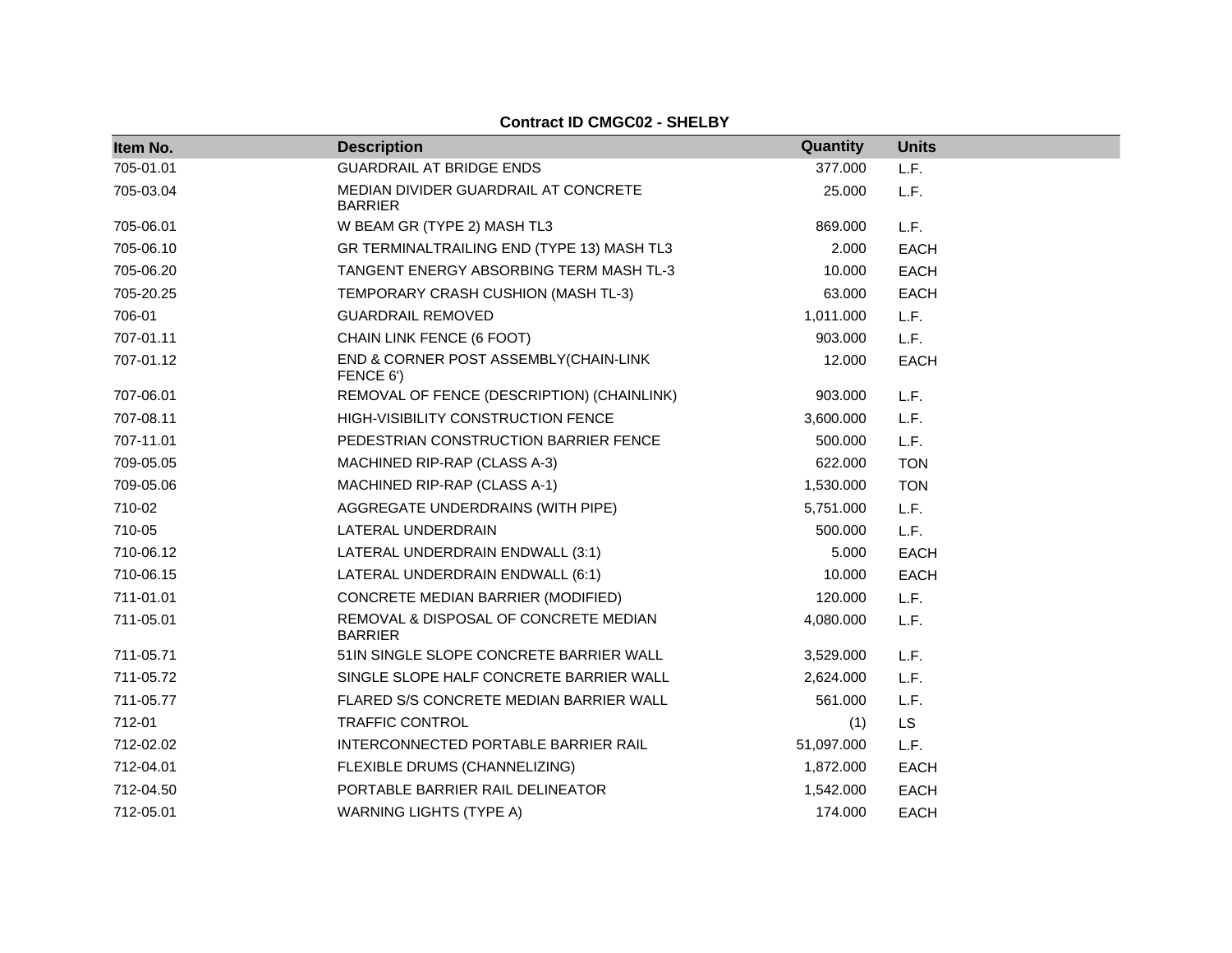| Item No.  | <b>Description</b>                                                        | Quantity    | <b>Units</b> |
|-----------|---------------------------------------------------------------------------|-------------|--------------|
| 712-06    | SIGNS (CONSTRUCTION)                                                      | 8,192.000   | S.F.         |
| 712-07.03 | TEMPORARY BARRICADES (TYPE III)                                           | 1,080.000   | L.F.         |
| 712-08.01 | UNIFORMED POLICE OFFICER                                                  | 284,000.000 | <b>DOLL</b>  |
| 712-08.03 | ARROW BOARD (TYPE C)                                                      | 32.000      | <b>EACH</b>  |
| 712-08.10 | MOBILE MESSAGE SIGN UNIT W/ATTENUATOR                                     | 3,770.000   | <b>HOUR</b>  |
| 713-01.01 | CLASS A CONCRETE (FOUNDATION FOR SIGN<br>SUPPORTS)                        | 3.000       | C.Y.         |
| 713-01.02 | STEEL BAR REINFORCEMENT(FOUNDATION FOR<br>SIGN SUPPORTS)                  | 715.000     | LB.          |
| 713-02.14 | FLEXIBLE DELINEATOR (WHITE)                                               | 100.000     | <b>EACH</b>  |
| 713-02.15 | FLEXIBLE DELINEATOR (YELLOW)                                              | 100.000     | <b>EACH</b>  |
| 713-06    | STEEL I-BEAMS & WF-BEAMS(BREAKAWAY) SIGN<br><b>SUPPORT</b>                | 4,414.000   | LB.          |
| 713-09.01 | STEEL OVERHEAD SIGN STRUCTURE (SPAN___)<br>(SPAN 85'-0")                  | 1.000       | EACH         |
| 713-11.02 | PERFORATED/KNOCKOUT SQUARE TUBE POST                                      | 31.000      | LB.          |
| 713-11.05 | SQUARE TUBE SIGN SUPPORT                                                  | 380,000     | LB.          |
| 713-13.02 | FLAT SHEET ALUMINUM SIGNS (0.080" THICK)                                  | 60.000      | S.F.         |
| 713-13.03 | FLAT SHEET ALUMINUM SIGNS (0.100" THICK)                                  | 269.000     | S.F.         |
| 713-13.04 | FLAT SHEET ALUMINUM SIGNS (0.125" THICK)                                  | 60.000      | S.F.         |
| 713-14    | EXTRUDED ALUMINUM PANEL SIGNS                                             | 1,083.000   | S.F.         |
| 713-15    | REMOVAL OF SIGNS, POSTS AND FOOTINGS                                      | (1)         | LS           |
| 713-15.11 | SIGN SUPPORT ASSEMBLY ON BRIDGES (SIGN<br>NO ) (SIGN NOS. 24, 25, 26, 27) | (1)         | <b>LS</b>    |
| 713-16.01 | CHANGEABLE MESSAGE SIGN UNIT                                              | 40.000      | <b>EACH</b>  |
| 713-16.41 | RELOCATE SIGN                                                             | (1)         | <b>LS</b>    |
| 713-17.02 | INSTALL AUXILIARY SUPPORT FOR EXIT NUMBER<br><b>PANEL</b>                 | 2.000       | <b>EACH</b>  |
| 713-30.09 | BARRIER MOUNTED SIGN SUPPORT (SMALL)                                      | 5.000       | <b>EACH</b>  |
| 713-30.10 | BARRIER MOUNTED SIGN SUPPORT<br>(PERF/KNOCKOUT) (LARGE)                   | 4.000       | <b>EACH</b>  |
| 714-03    | JACKED OR BORED CONDUIT                                                   | 64.000      | L.F.         |
| 714-03.01 | DIRECT BURIAL CONDUIT (2" PVC, SCHEDULE 40)                               | 2,199.000   | L.F.         |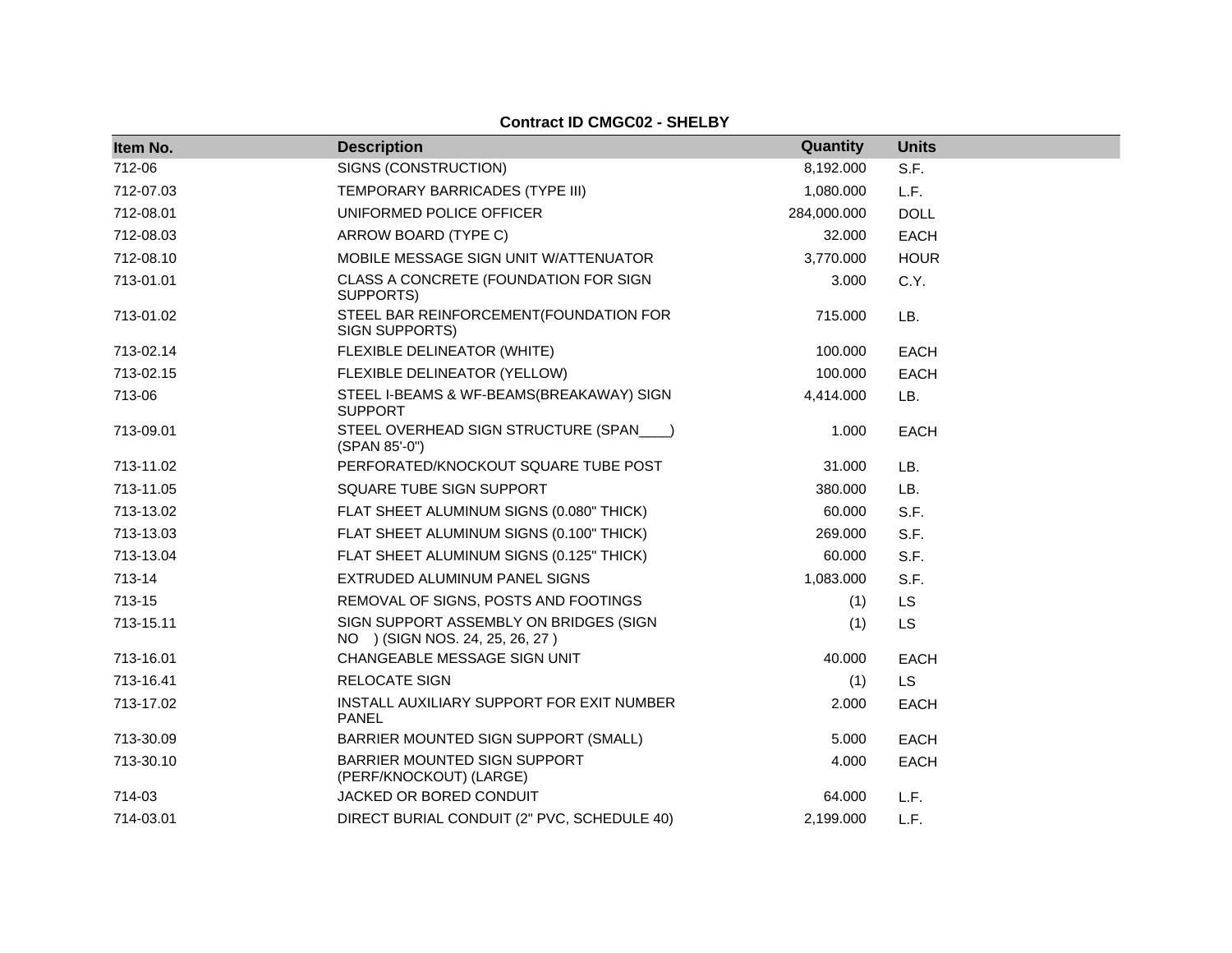| Item No.  | <b>Description</b>                                               | Quantity   | <b>Units</b> |
|-----------|------------------------------------------------------------------|------------|--------------|
| 714-04.02 | CONDUIT (STRUCTURES - 2" RGS)                                    | 1,162.000  | L.F.         |
| 714-05.05 | PULL BOXES (DESCRIPTION) (6" x 6" x 4")                          | 12.000     | <b>EACH</b>  |
| 714-05.06 | PULL BOXES (DESCRIPTION) (12" x 10" x 6")                        | 4.000      | <b>EACH</b>  |
| 714-05.07 | PULL BOXES (DESCRIPTION) (MEMPHIS<br>STANDARD)                   | 4.000      | <b>EACH</b>  |
| 714-06.05 | CABLE (1/C # 6 AWG)                                              | 2,947.000  | L.F.         |
| 714-06.06 | CABLE (1/C # 4 AWG)                                              | 13,943.000 | L.F.         |
| 714-06.07 | CABLE (1/C # 2 AWG)                                              | 8,075.000  | L.F.         |
| 714-08.09 | LIGHT STANDARDS (DESCRIPTION) (25' POLE<br>HEIGHT)               | 1.000      | <b>EACH</b>  |
| 714-09.07 | LUMINAIRES (150 WATT - UNDERPASS)                                | 19.000     | <b>EACH</b>  |
| 714-30    | <b>AS-BUILT PLANS</b>                                            | 1.000      | <b>LS</b>    |
| 716-01.05 | TEMPORARY RAISED PAVEMENT MARKER                                 | 2,000.000  | <b>EACH</b>  |
| 716-01.23 | Snwplwble Pvmt Mrkrs (Bi-Dir)(2 Color)                           | 650.000    | <b>EACH</b>  |
| 716-01.30 | REMOVAL OF SNOWPLOWABLE REFLECTIVE<br><b>MARKER</b>              | 352.000    | <b>EACH</b>  |
| 716-02.05 | PLASTIC PAVEMENT MARKING (STOP LINE)                             | 58.000     | L.F.         |
| 716-02.07 | PLASTIC PAVEMENT MARKING (24" BARRIER LINE)                      | 1,662.000  | L.F.         |
| 716-02.09 | PLASTIC PAVEMENT MARKING (LONGITUDINAL<br>CROSS-WALK)            | 120.000    | L.F.         |
| 716-04.14 | PLASTIC PAVEMENT MARKING (LANE REDUCTION<br>ARROW)               | 2.000      | <b>EACH</b>  |
| 716-05.01 | PAINTED PAVEMENT MARKING (4" LINE)                               | 3.000      | L.M.         |
| 716-05.02 | PAINTED PAVEMENT MARKING (8" BARRIER LINE)                       | 20.000     | L.F.         |
| 716-05.20 | PAINTED PAVEMENT MARKING (6" LINE)                               | 3.000      | L.M.         |
| 716-08.20 | REMOVAL OF PAVEMENT MARKING (LINE)                               | 45.000     | L.M.         |
| 716-12.01 | ENHANCED FLATLINE THERMO PVMT MRKNG (4IN<br>LINE)                | 1.000      | L.M.         |
| 716-12.02 | ENHANCED FLATLINE THERMO PVMT MRKNG (6IN<br>LINE)                | 9.000      | L.M.         |
| 716-12.03 | ENHANCED FLATLINE THERMO PVMT MRKNG (8IN<br><b>BARRIER LINE)</b> | 4,427.000  | L.F.         |
| 716-12.05 | ENHANCED FLATLINE THERMO PVMT MRKNG (6IN<br>DOTTED LINE)         | 1,135.000  | L.F.         |

**Contract ID CMGC02 - SHELBY**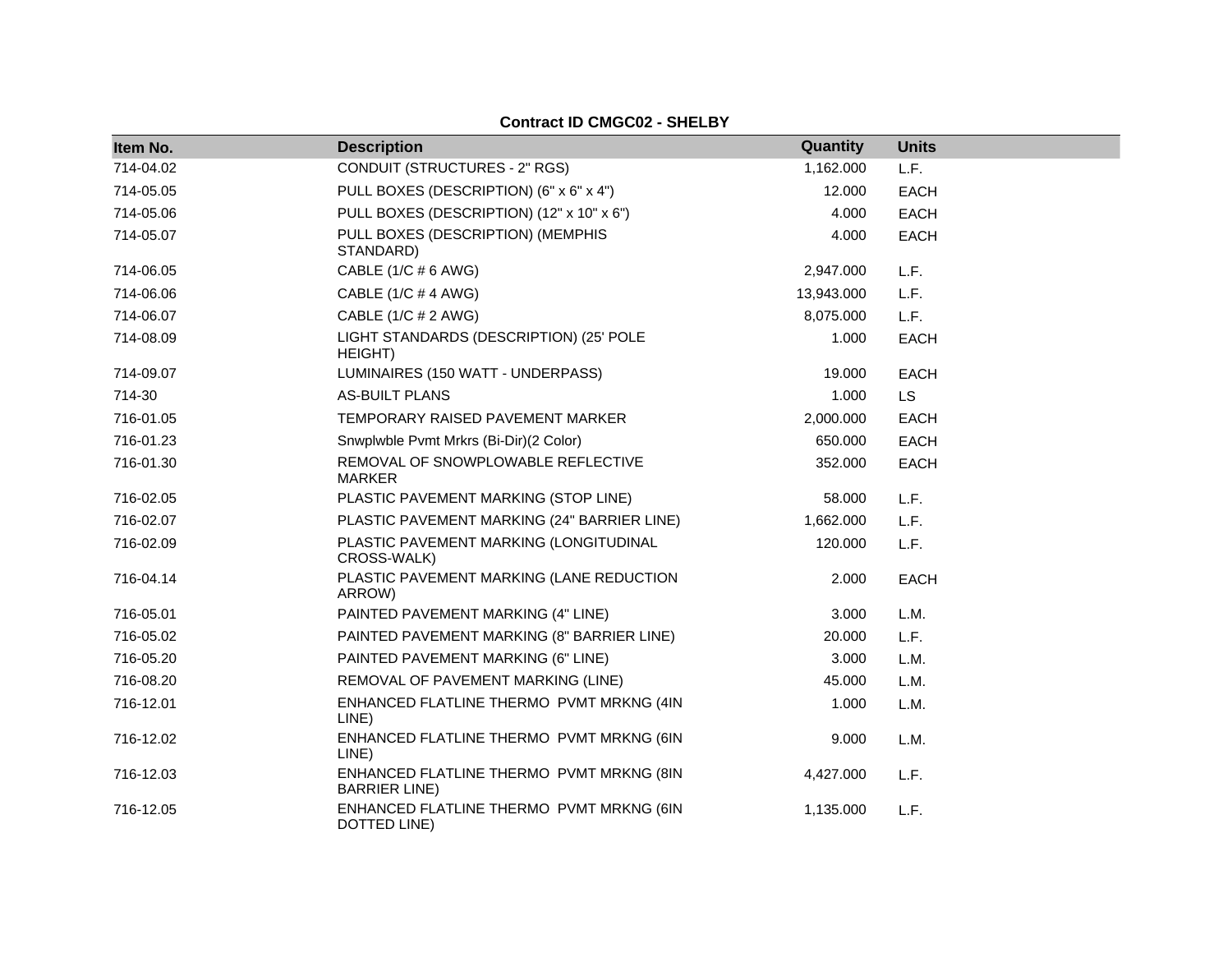| Item No.  | <b>Description</b>                       | Quantity   | <b>Units</b> |
|-----------|------------------------------------------|------------|--------------|
| 716-12.09 | ENHANCED FLAT LINE THERMO (12IN LINE)    | 627.000    | L.F.         |
| 717-01    | <b>MOBILIZATION</b>                      | (1)        | LS           |
| 725-03.28 | RAILROAD FLAGMAN                         | 200.000    | DAY          |
| 725-20.44 | PULL BOX (TYPE D)                        | 5.000      | <b>EACH</b>  |
| 725-20.45 | PULL BOX (TYPE E)                        | 3.000      | <b>EACH</b>  |
| 725-21.91 | RADAR DETECTION SYSTEM                   | 1.000      | <b>EACH</b>  |
| 725-21.96 | RDS COMM CABLE                           | 960.000    | L.F.         |
| 725-22.21 | <b>CONDUIT BANK (TYPE 1)</b>             | 750.000    | L.F.         |
| 725-22.24 | <b>CONDUIT BANK (TYPE 4)</b>             | 1,080.000  | L.F.         |
| 725-22.32 | <b>CONDUIT BANK BORED (TYPE 2)</b>       | 150.000    | L.F.         |
| 725-22.34 | <b>CONDUIT BANK BORED (TYPE 4)</b>       | 1,485.000  | L.F.         |
| 725-23.01 | <b>ITS CABLE MARKER</b>                  | 8.000      | <b>EACH</b>  |
| 725-23.11 | FIBER OPTIC CABLE (60 F)                 | 3,585.000  | L.F.         |
| 725-23.23 | FIBER OPTIC DROP CABLE (4F)              | 2,305.000  | L.F.         |
| 725-23.25 | FIBER OPTIC CLOSURE (72 F)               | 1.000      | <b>EACH</b>  |
| 725-23.28 | FIBER OPTIC SPLICE FUSION                | 128.000    | <b>EACH</b>  |
| 725-23.31 | FIBER OPTIC DROP PANEL (12 F)            | 2.000      | <b>EACH</b>  |
| 725-24.01 | CABINET (TYPE A)                         | 1.000      | <b>EACH</b>  |
| 740-10.03 | GEOTEXTILE (TYPE III) (EROSION CONTROL)  | 2,396.000  | S.Y.         |
| 740-11.02 | TEMPORARY SEDIMENT TUBE 12IN             | 1,000.000  | L.F.         |
| 740-11.03 | TEMPORARY SEDIMENT TUBE 18IN             | 1,000.000  | L.F.         |
| 797-06.90 | OPEN CUT 16IN STEEL CASING PIPE          | 40.000     | L.F.         |
| 801-01    | SEEDING (WITH MULCH)                     | 53.000     | <b>UNIT</b>  |
| 801-01.65 | <b>TEMPORARY MULCH</b>                   | 100.000    | <b>UNIT</b>  |
| 801-02    | SEEDING (WITHOUT MULCH)                  | 32.000     | <b>UNIT</b>  |
| 801-02.15 | <b>FERTILIZER</b>                        | 1.000      | <b>TON</b>   |
| 801-03    | WATER (SEEDING & SODDING)                | 4.000      | M.G.         |
| 801-07    | SEED (SUPPLEMENTAL APPLICATION)          | 12.000     | LB.          |
| 803-01    | SODDING (NEW SOD)                        | 11,250.000 | S.Y.         |
| 805-12.02 | <b>EROSION CONTROL BLANKET (TYPE II)</b> | 1,000.000  | S.Y.         |

**Contract ID CMGC02 - SHELBY**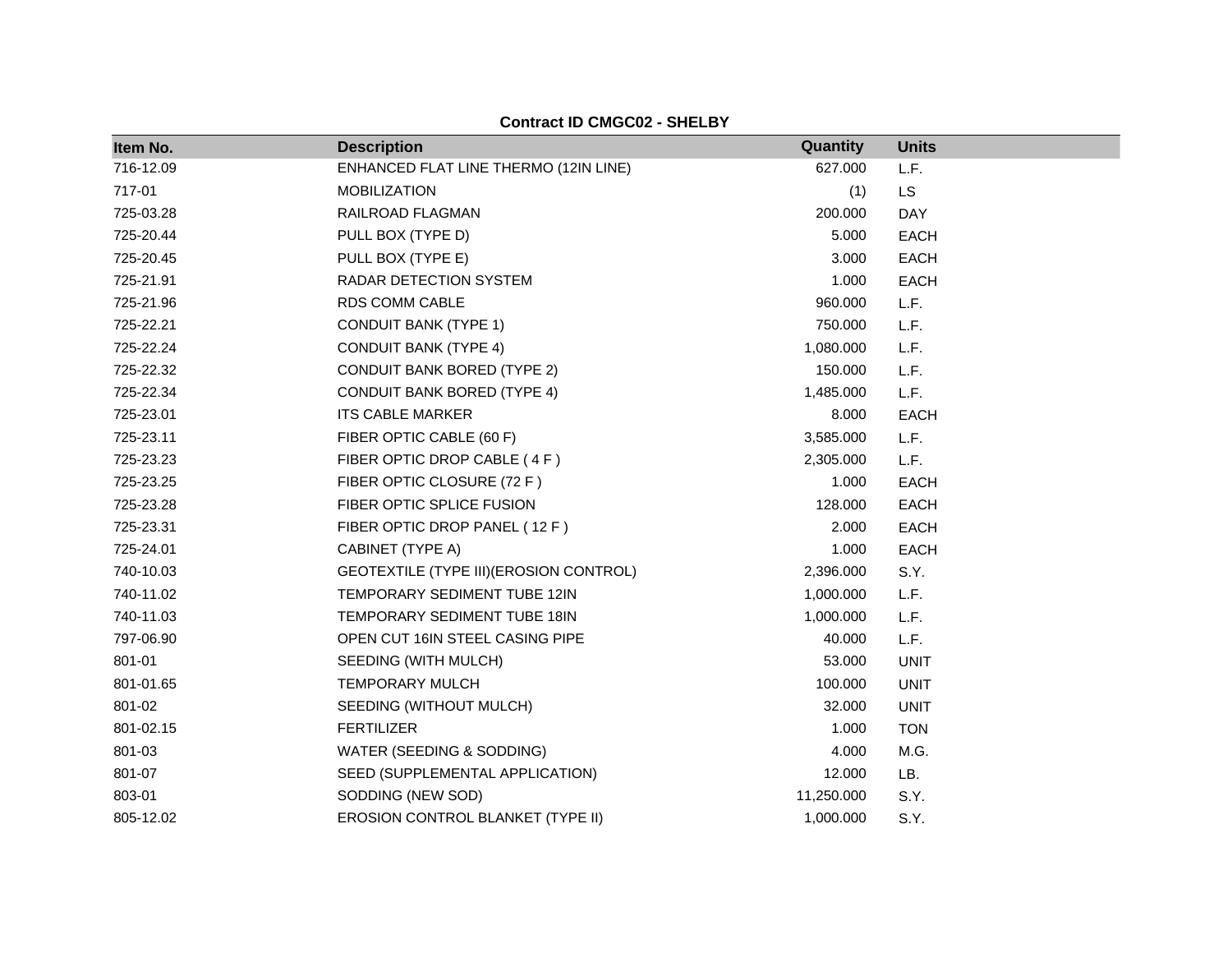| Item No.  | <b>Description</b>                                                                      | Quantity   | <b>Units</b> |
|-----------|-----------------------------------------------------------------------------------------|------------|--------------|
| 805-12.03 | EROSION CONTROL BLANKET (TYPE III)                                                      | 1,000.000  | S.Y.         |
| 806-02.03 | <b>PROJECT MOWING</b>                                                                   | 6.000      | <b>CYCL</b>  |
| 202-01.05 | REMOVAL OF ASBESTOS (#) (BRIDGE NO. 1)                                                  | 1.000      | <b>LS</b>    |
| 202-01.06 | REMOVAL OF ASBESTOS (#) (BRIDGE NO. 2)                                                  | 1.000      | <b>LS</b>    |
| 202-01.07 | REMOVAL OF ASBESTOS (#) (BRIDGE NO. 3)                                                  | 1.000      | <b>LS</b>    |
| 202-04.01 | REMOVAL OF STRUCTURES (DESCRIPTION, STA.)<br>(BRIDGE NO. 79-10240-15.59)                | (1)        | LS           |
| 202-04.02 | REMOVAL OF STRUCTURES (DESCRIPTION, STA.)<br>(PARTIAL, BRIDGE NO. 79-10240-15.44)       | (1)        | LS           |
| 202-04.03 | REMOVAL OF STRUCTURES (DESCRIPTION, STA.)<br>(SLOPE PAVING AT ABUTMENT 1 & 2)           | (1)        | LS           |
| 202-04.04 | REMOVAL OF STRUCTURES (DESCRIPTION, STA.)<br>(EXISTING NSR BRIDGE)                      | (1)        | LS           |
| 202-04.05 | REMOVAL OF STRUCTURES (DESCRIPTION, STA.)<br>(TEMPORARY SHOO-FLY SUBSTRUCTURE)          | (1)        | LS           |
| 203-01.79 | EXCAVATION/BACKFILL                                                                     | 5,037.000  | C.Y.         |
| 203-02.01 | BORROW EXCAVATION (GRADED SOLID ROCK)                                                   | 269.000    | <b>TON</b>   |
| 204-02.01 | DRY EXCAVATION (BRIDGES)                                                                | 16,591.000 | C.Y.         |
| 204-15    | CORE DRILLING FOR PILES(SOIL)                                                           | 480.000    | L.F.         |
| 303-01.02 | <b>GRANULAR BACKFILL (BRIDGES)</b>                                                      | 15,976.000 | <b>TON</b>   |
| 602-02.01 | STRUCTURAL STEEL (LOCATION & DESCRIPTION)<br>(WALL 13 SOLDIER PILES)                    | 89,431.000 | LB.          |
| 602-02.10 | STRUCTURAL STEEL (LOCATION & DESCRIPTION)<br>(INSTALLATION OF SOLDIER PILES)            | (1)        | LS           |
| 602-04.01 | STEEL STRUCTURES (LOCATION & DESCRIPTION)<br>(WB POPLAR, BRIDGE NO. 79-10240-15.59)     | (1)        | LS           |
| 602-04.02 | STEEL STRUCTURES (LOCATION & DESCRIPTION)<br>(EB POPLAR, BRIDGE NO. 79-10240-15.44)     | (1)        | LS           |
| 602-04.98 | STEEL STRUCTURES (LOCATION & DESCRIPTION)<br>(WB POPLAR, MATERIAL ONLY, 1,228,215 LBS.) | (1)        | LS           |
| 602-04.99 | STEEL STRUCTURES (LOCATION & DESCRIPTION)<br>(EB POPLAR, MATERIAL ONLY, 573,770 LBS.)   | (1)        | LS           |
| 602-10.05 | <b>BRACING REPAIRS</b>                                                                  | (1)        | <b>LS</b>    |
| 602-10.60 | BEARING DEVICE (DESCRIPTION) (FIXED BEARING<br>ASSEMBLY, PIERS)                         | 44.000     | <b>EACH</b>  |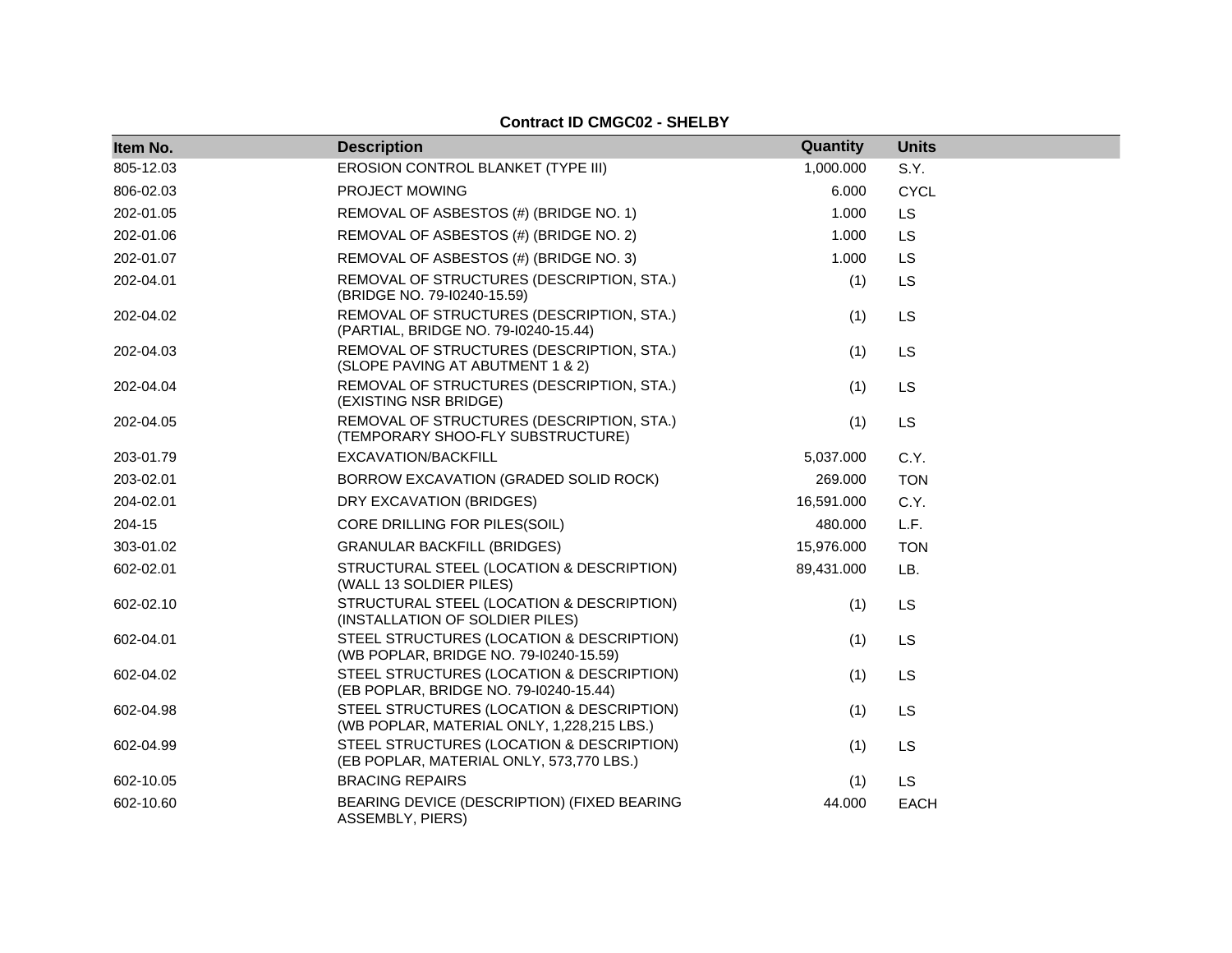| Item No.  | <b>Description</b>                                                            | Quantity    | <b>Units</b> |
|-----------|-------------------------------------------------------------------------------|-------------|--------------|
| 602-10.61 | BEARING DEVICE (DESCRIPTION) (STEEL<br>REINFORCED ELASTOMERIC, ABUTMENTS)     | 44.000      | <b>EACH</b>  |
| 603-01    | PAINT STEEL STRUCTURE                                                         | (1)         | LS           |
| 604-02.03 | <b>EPOXY COATED REINFORCING STEEL</b>                                         | 370,029.000 | LB.          |
| 604-02.10 | REINFORCEMENT STEEL (ASTM A706)                                               | 48,037.000  | LB.          |
| 604-03.01 | <b>CLASS A CONCRETE (BRIDGES)</b>                                             | 2,010.000   | C.Y.         |
| 604-03.02 | STEEL BAR REINFORCEMENT (BRIDGES)                                             | 467,667.000 | LB.          |
| 604-03.04 | PAVEMENT @ BRIDGE ENDS                                                        | 422.000     | S.Y.         |
| 604-03.07 | CLASS A CONCRETE (DESCRIPTION) (HIGH EARLY<br>STRENGTH)                       | 142.000     | C.Y.         |
| 604-03.08 | CLASS A CONCRETE (DESCRIPTION) (SOLDIER<br>PILE FOOTING)                      | 350.000     | C.Y.         |
| 604-03.09 | CLASS D CONCRETE (BRIDGE DECK)                                                | 874.000     | C.Y.         |
| 604-03.40 | SEISMIC MODIFICATION (DESCRIPTION) (STEEL<br>RESTRAINER ASSEMBLY)             | 200.000     | <b>EACH</b>  |
| 604-03.74 | <b>CLASS X CONCRETE</b>                                                       | 85.000      | C.Y.         |
| 604-04.01 | APPLIED TEXTURE FINISH (NEW STRUCTURES)                                       | 3,524.000   | S.Y.         |
| 604-04.02 | APPLIED TEXTURE FINISH (EXISTING<br>STRUCTURES)                               | 2,300.000   | S.Y.         |
| 604-04.03 | <b>BRIDGE END DRAINS(2'X8')</b>                                               | 2.000       | EACH         |
| 604-04.41 | THREE STAR STATE EMBLEM                                                       | 8.000       | <b>EACH</b>  |
| 604-07.04 | RETAINING WALL (DESCRIPTION) (ANCHORED<br>SOLDIER PILE WALL BELOW NSR BRIDGE) | 1,525.000   | S.F.         |
| 604-07.09 | RETAINING WALL (DESCRIPTION) (SOIL NAIL<br>STABILIZATION)                     | 5,300.000   | S.F.         |
| 604-07.10 | RETAINING WALL (DESCRIPTION) (WB MSE<br>WINGWALL)                             | 665.000     | S.F.         |
| 604-07.11 | RETAINING WALL (DESCRIPTION) (EB MSE<br>WINGWALL)                             | 676.000     | S.F.         |
| 604-07.12 | RETAINING WALL (DESCRIPTION) (EB MSE<br>WINGWALL)                             | 911.000     | S.F.         |
| 604-09.10 | CLASS A CONCRETE (DESCRIPTION) (RETAINING<br>WALLS)                           | 805.000     | C.Y.         |
| 604-10.29 | CONCRETE SLOPE PAVING REPAIRS                                                 | 479.000     | S.Y.         |
| 604-10.39 | PRECAST REINFORCED CONCRETE UNITS                                             | 1.465.000   | S.F.         |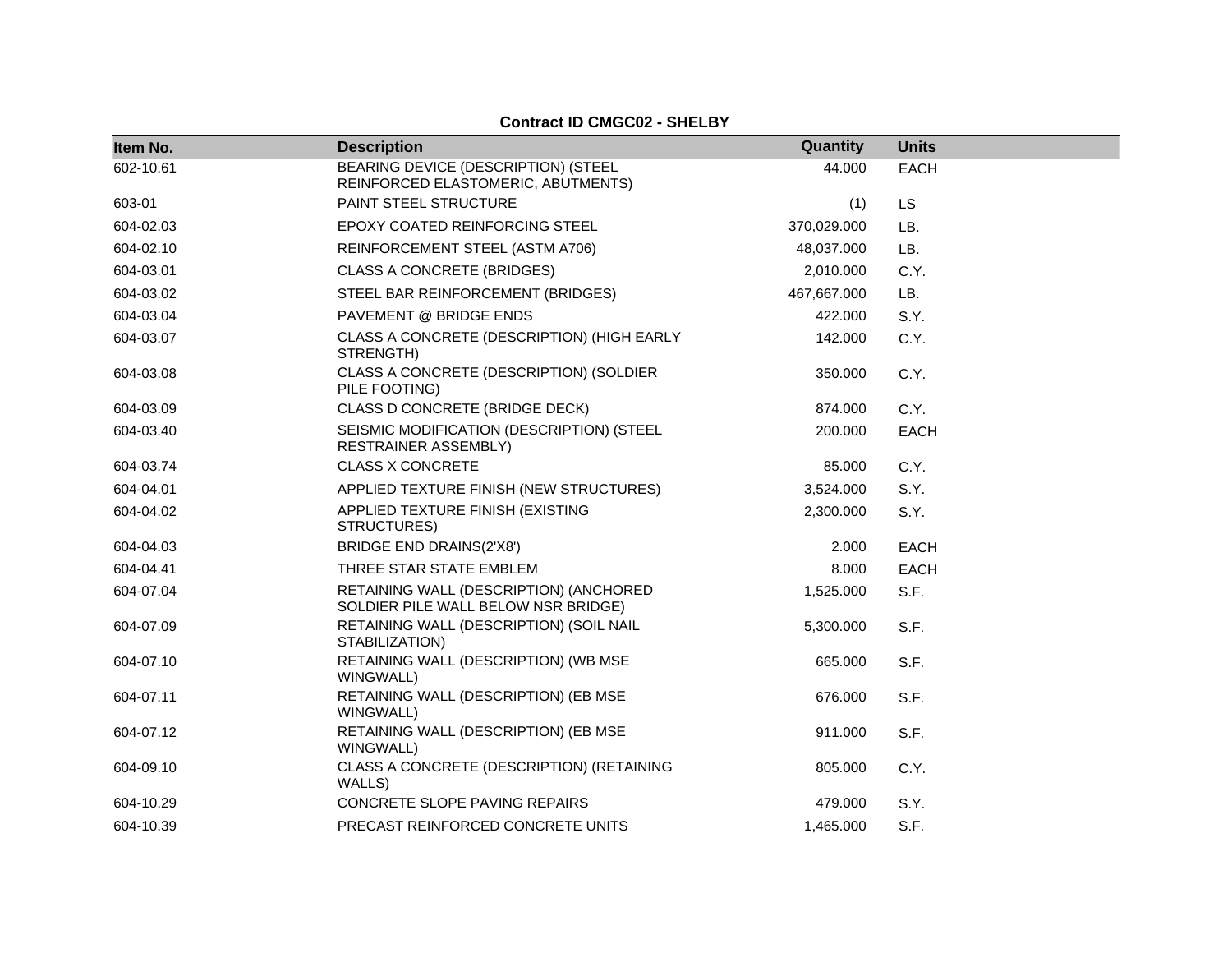| Item No.  | <b>Description</b>                                            | Quantity   | <b>Units</b> |
|-----------|---------------------------------------------------------------|------------|--------------|
| 604-10.43 | PENETRATING WATER REPELLENT CONCRETE<br><b>SEAL</b>           | 716.000    | S.Y.         |
| 604-10.44 | <b>EXPANSION JOINT REPAIRS</b>                                | 144.000    | L.F.         |
| 604-12.15 | DRILL & GROUT STEEL BARS                                      | 2,982.000  | <b>EACH</b>  |
| 604-36.10 | <b>BRIDGE DECK REPAIRS</b>                                    | 3.000      | S.Y.         |
| 604-50.10 | MECHANICAL COUPLER                                            | 748.000    | <b>EACH</b>  |
| 605-03    | WATERPROOFING RAILROAD BRIDGE DECK                            | 11,282.000 | S.Y.         |
| 605-05    | DAMPPROOFING (RAILROAD STRUCTURES)                            | 5,526.000  | S.Y.         |
| 606-02.01 | TEST PILES (STEEL PILES, 10 INCH)                             | 181.000    | L.F.         |
| 606-02.02 | LOADING TEST (STEEL PILES, 10 INCH)                           | 3.000      | <b>EACH</b>  |
| 606-02.03 | STEEL PILES (10 INCH)                                         | 5,195.000  | L.F.         |
| 606-02.06 | PILE TIPS (STEEL PILES, 10 INCH)                              | 160.000    | <b>EACH</b>  |
| 606-03.01 | TEST PILES (STEEL PILES, 12 INCH)                             | 309.000    | L.F.         |
| 606-03.02 | LOADING TEST (STEEL PILES, 12 INCH)                           | 2.000      | <b>EACH</b>  |
| 606-03.03 | STEEL PILES (12 INCH)                                         | 12,201.000 | L.F.         |
| 606-03.06 | PILE TIPS (STEEL PILES, 12 INCH)                              | 224.000    | <b>EACH</b>  |
| 606-04.01 | TEST PILES (STEEL PILES, 14 INCH)                             | 164.000    | L.F.         |
| 606-04.02 | LOADING TEST (STEEL PILES, 14 INCH)                           | 3.000      | <b>EACH</b>  |
| 606-04.03 | STEEL PILES (14 INCH)                                         | 2,094.000  | L.F.         |
| 606-04.06 | PILE TIPS (STEEL PILES, 14 INCH)                              | 57.000     | <b>EACH</b>  |
| 606-27.11 | TEST PILES (7.625 INCH MICROPILE)                             | 61.000     | L.F.         |
| 606-27.12 | VERIFICATION LOADING TEST (7.625 INCH<br>MICROPILE)           | 1.000      | <b>EACH</b>  |
| 606-27.13 | MICROPILE TYPE B (7.625 INCH)                                 | 6,284.000  | L.F.         |
| 606-27.14 | PROOF LOADING TEST MICROPILE (7.625 IN)                       | 7.000      | <b>EACH</b>  |
| 606-28.01 | TEST PILES (7 5/8" S .500" MICROPILE)                         | 623.000    | L.F.         |
| 606-28.02 | VERIFICATION LOADING TEST (7 5/8" s .500"<br>MICROPILE)       | 4.000      | <b>EACH</b>  |
| 606-28.03 | MICROPILE(7 5/8" s .500" MICROPILE)                           | 19,786.000 | L.F.         |
| 606-28.04 | PROOF LOADING TEST (7 5/8" s .500" MICROPILE)                 | 17.000     | <b>EACH</b>  |
| 610-10.04 | DRAINAGE SYSTEM - BRIDGE DECK(DESCRIPTION)<br>(CLOSED SYSTEM) | (1)        | <b>LS</b>    |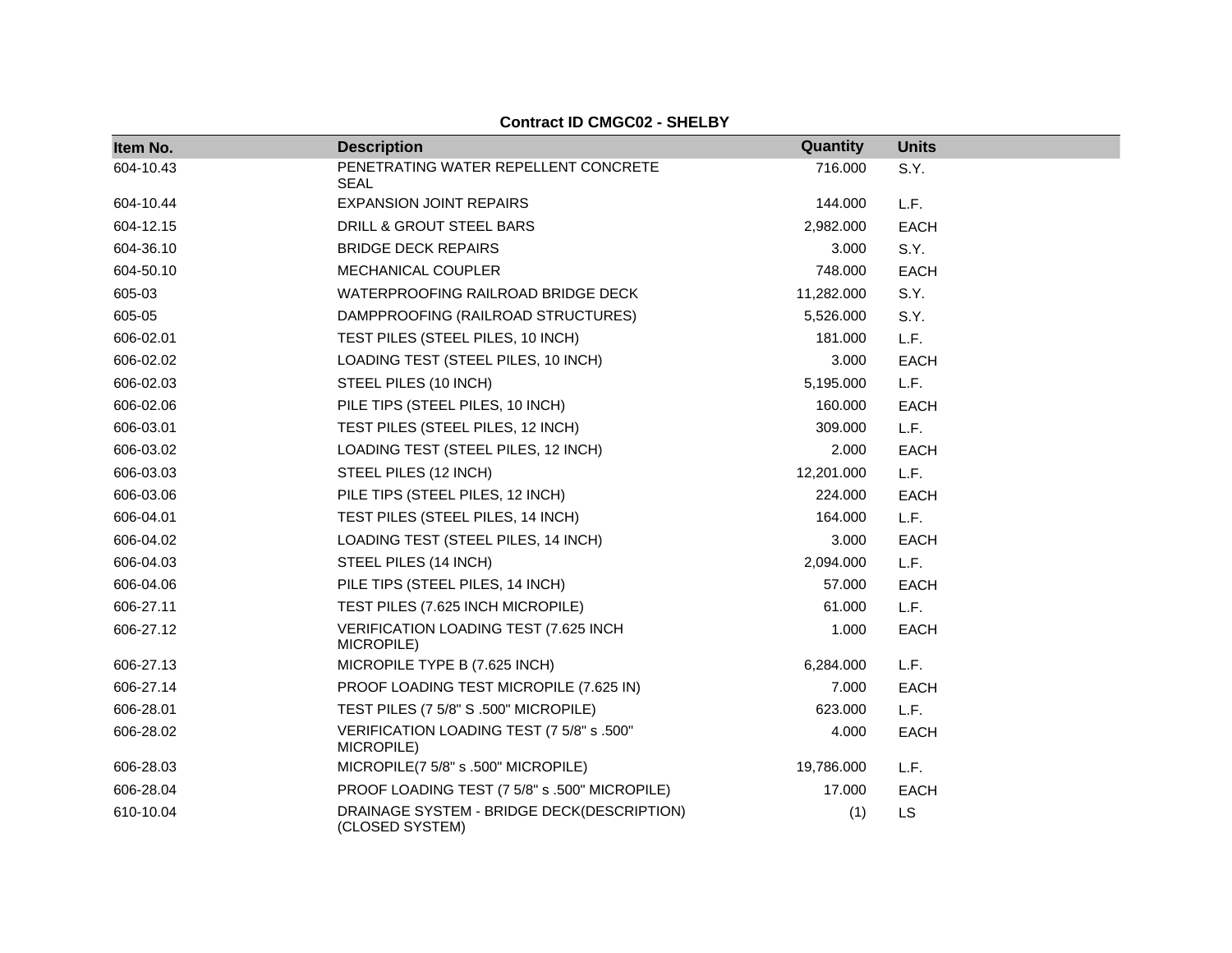| Item No.  | <b>Description</b>                                                          | Quantity  | <b>Units</b> |
|-----------|-----------------------------------------------------------------------------|-----------|--------------|
| 610-10.14 | DRAINAGE SYSTEM - BRIDGE DECK(DESCRIPTION)<br>(CLOSED SYSTEM RAILROAD)      | (1)       | <b>LS</b>    |
| 610-10.45 | DECK DRAINS (DESCRIPTION) (SEE PLANS)                                       | 8.000     | <b>EACH</b>  |
| 610-12.02 | <b>HORIZONTAL DRAINS</b>                                                    | 110.000   | L.F.         |
| 617-01    | <b>BRIDGE DECK SEALANT</b>                                                  | 3,443.000 | S.Y.         |
| 617-02    | <b>BRIDGE DECK CRACK SEALING</b>                                            | 192.000   | L.F.         |
| 617-05    | SEALANT (DESCRIPTION) (HMWM)                                                | 1.000     | GAL.         |
| 620-05    | CONCRETE PARAPET WITH STRUCTURAL TUBING                                     | 625.000   | L.F.         |
| 620-05.01 | CONC PARAPET SINGLE SLOPE (STD-1-1SS)                                       | 506.000   | L.F.         |
| 621-05.02 | <b>TEMPORARY SHORING</b>                                                    | (1)       | <b>LS</b>    |
| 622-01.01 | SHOTCRETE BUTTRESS                                                          | 36.000    | C.Y.         |
| 622-01.02 | STEEL REINFORCEMENT- SHOTCRETE BUTTRESS                                     | 4,055.000 | LB.          |
| 710-04.01 | <b>GEOCOMPOSITE EDGE DRAIN</b>                                              | 324.000   | L.F.         |
| 710-09.01 | 6" PERFORATED PIPE WITH VERTICAL DRAIN<br><b>SYSTEM</b>                     | 991.000   | L.F.         |
| 710-09.02 | 6" PIPE UNDERDRAIN                                                          | 370.000   | L.F.         |
| 795-13.04 | <b>BRIDGE HANGER SYSTEM</b>                                                 | (1)       | <b>LS</b>    |
| 805-05.02 | <b>SOIL NAIL STABILIZATION</b>                                              | 2,400.000 | L.F.         |
| 908-21.01 | BEARINGS (DESCRIPTION) (NSR BRIDGE SPANS 1 &<br>5 FIXED BEARING)            | 8.000     | <b>EACH</b>  |
| 908-21.02 | BEARINGS (DESCRIPTION) (NSR BRIDGE SPANS 1 &<br>5 EXPANSION BEARING)        | 8.000     | <b>EACH</b>  |
| 908-21.03 | BEARINGS (DESCRIPTION) (NSR BRIDGE SPANS 2 -<br>4 FIXED BEARING)            | 12.000    | <b>EACH</b>  |
| 908-21.04 | BEARINGS (DESCRIPTION) (NSR BRIDGE SPANS 2 -<br>4 EXPANSION BEARING)        | 12.000    | <b>EACH</b>  |
| 908-21.05 | BEARINGS (DESCRIPTION) (NSR BRIDGE RE-SET<br>SPANS 1 & 5 FIXED BEARING)     | 8.000     | <b>EACH</b>  |
| 908-21.06 | BEARINGS (DESCRIPTION) (NSR BRIDGE RE-SET<br>SPANS 1 & 5 EXPANSION BEARING) | 8.000     | <b>EACH</b>  |
| 908-21.07 | BEARINGS (DESCRIPTION) (NSR BRIDGE RE-SET<br>SPANS 2 - 4 FIXED BEARING)     | 12.000    | <b>EACH</b>  |
| 908-21.08 | BEARINGS (DESCRIPTION) (NSR BRIDGE RE-SET<br>SPANS 2 - 4 EXPANSION BEARING) | 12.000    | <b>EACH</b>  |